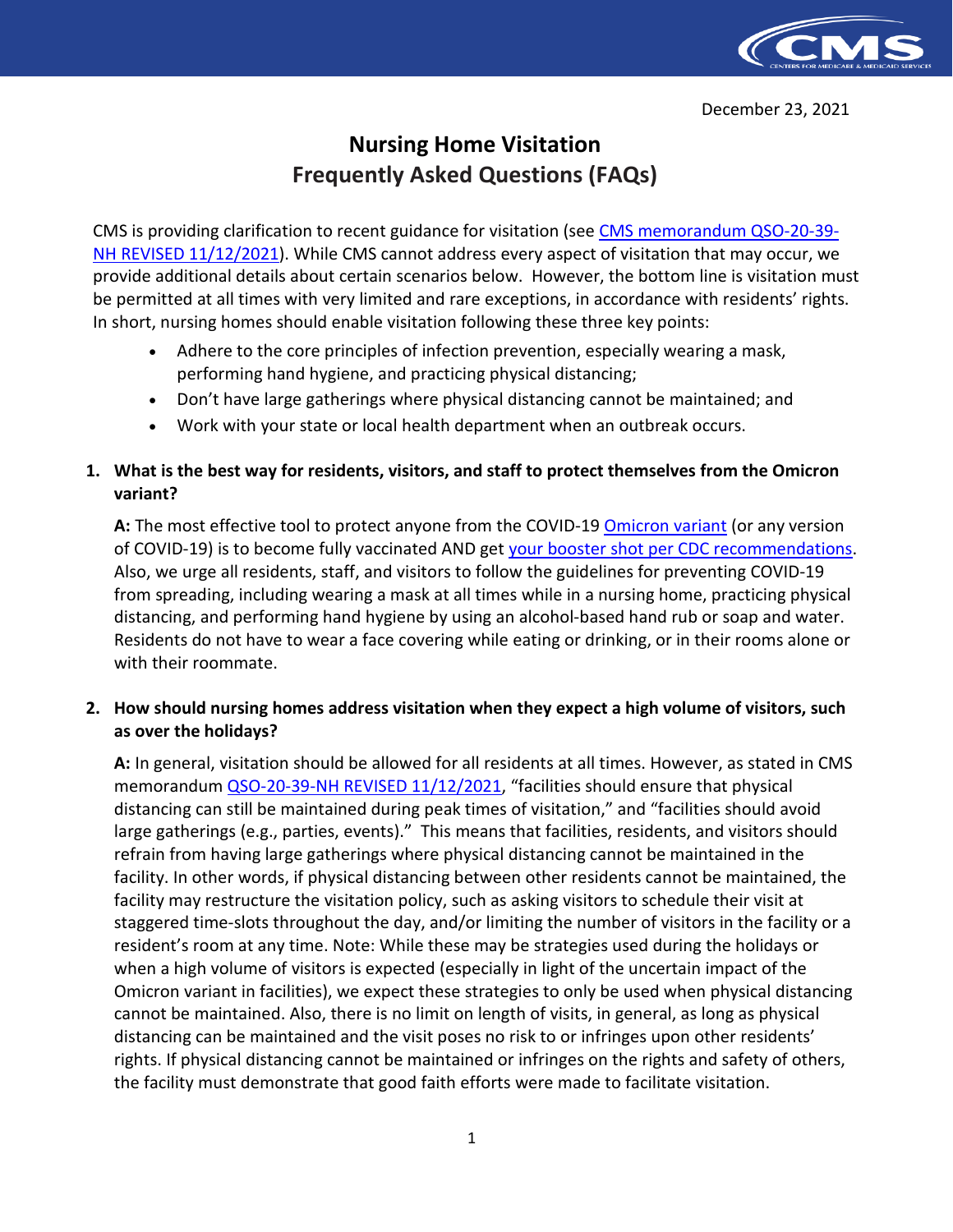

**3. Can residents have close contact with their visitor(s) during a visit and visit without a mask? A:** Visitors, regardless of vaccination status, must wear face coverings or masks and physically distance from other residents and staff when in a communal area in the facility. Separately, while we strongly recommend that visitors wear face coverings or masks when visiting residents in a private setting, such as a resident's room when the roommate isn't present, they may choose not to. Also, while not recommended, if a resident (or responsible party) is aware of the risks of close contact and/or not wearing a face covering during a visit, and they choose to not wear a facecovering and choose to engage in close contact, the facility cannot deny the resident their right to choose, as long as the residents' choice does not put other residents at risk. This would occur only while not in a communal area. Prior to visiting, visitors should also be made aware of the risks of engaging in close contact with the resident and not wearing a face covering during their visit. For additional information see the CDC website [Interim Infection Prevention and Control](https://www.cdc.gov/coronavirus/2019-ncov/hcp/long-term-care.html)  [Recommendations to Prevent SARS-CoV-2 Spread in Nursing Homes.](https://www.cdc.gov/coronavirus/2019-ncov/hcp/long-term-care.html)

#### **4. Can visits occur in a resident's room if they have a roommate?**

**A:** Yes. Ideally an in-room visit would be conducted when the roommate is not present, however if that is not an option and as long as physical distancing can be maintained, then a visit may be conducted in the resident's room with their roommate present. If physical distancing cannot be maintained, the visit should occur in a different area of the facility, or the visit should occur at a time when the roommate is not in the room, or the visitors should be asked to limit the number of visitors that are in the room at one time. Also, visitors and residents should adhere to the principles of infection control, including wearing a mask and performing frequent hand hygiene.

## **5. Can a visitor share a meal with or feed the resident they are visiting?**

**A:** Visitors may eat with a resident if the resident (or representative) and the visitor are aware of the risks and adhere to the core principles of infection prevention. Eating in a separate area is preferred, however if that is not possible, then the meal could occur in a common area as long as the visitor, regardless of their vaccination status, is physically distanced from other residents and wears a face covering, except while eating or drinking. If the visitor is unable to physically distance from other residents, they should not share a meal with the resident in a common area. Visitors, regardless of vaccination status, must wear face coverings or masks and physically distance from other residents and staff when in a communal area in the facility.

## **6. How should nursing homes work with their state or local health department when there is an COVID-19 outbreak?**

**A:** Prior to the COVID-19 Public Health Emergency (PHE), there were occasions when a local or state health department advised a nursing home to pause visitation and new admissions due to a large outbreak of an infectious disease. Consultation with state health departments on how to address outbreaks should still occur. In fact, we remind nursing homes that they are still expected to contact their health department when any of the following occur, [per CDC guidelines:](https://www.cdc.gov/coronavirus/2019-ncov/hcp/long-term-care.html)

- ≥ 1 residents or staff with suspected or confirmed SARS-CoV-2 infection
- Resident with severe respiratory infection resulting in hospitalization or death, or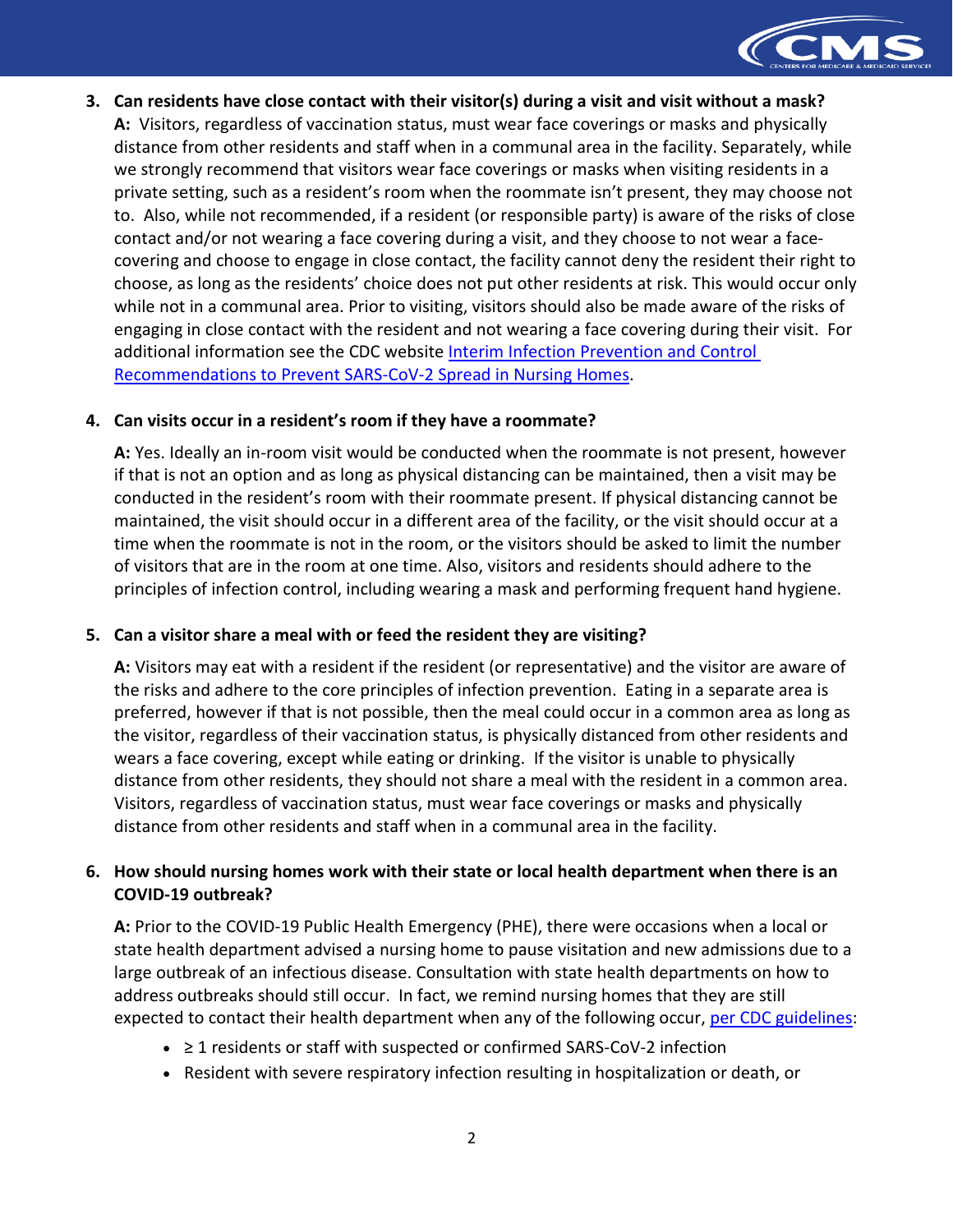

• ≥ 3 residents or staff with acute illness compatible with COVID-19 with onset within a 72 hour period

While residents have the right to receive visitors at all times and make choices about aspects of their life in the facility that are significant to them, there may be times when the scope and severity of an outbreak warrants the health department to intervene with the facility's operations. We expect these situations to be extremely rare and only occur after the facility has been working with the health department to manage and prevent escalation of the outbreak. We also expect that if the outbreak is severe enough to warrant pausing visitation, it would also warrant a pause on accepting new admissions (as long as there is adequate alternative access to care for hospital discharges). For example, in a nursing homes where, despite collaborating with the health department over several days, there continues to be uncontrolled transmission impacting a large number of residents (e.g., more than 30% of residents became infected\*), the health department advised the facility to pause visitation and new admissions temporarily. In this situation, the nursing home would not be out of compliance with CMS' requirements.

\* CMS does not have a specific threshold for what constitutes a large outbreak and this could vary based on facility size or structure. However, we emphasize that any visitation limits should be rare and applied when there are many cases in multiple areas of the facility.

#### **7. Should the facility pause communal activities and dining during an outbreak investigation?**

**A:** If the facility is using a contact tracing approach for an outbreak investigation, those residents who are identified as potentially being a close contact of the individual who tested positive for COVID-19, are considered to have had close contact and should not participate in communal dining or activities. Residents who have not received a COVID-19 vaccine and have had close contact with someone with COVID-19 infection should be placed in [quarantine](https://www.cdc.gov/coronavirus/2019-ncov/hcp/long-term-care.html#anchor_1631031193599) for 14 days after the close contact, even if viral testing is negative. In general, fully vaccinated residents and residents who had COVID-19 in the last 90 days do not need to be quarantined or restricted to their room and should wear face coverings when leaving their room.

When using a broad-based approach for an outbreak investigation, residents who have not received a COVID-19 vaccine should generally be restricted to their rooms, even if testing is negative, and should not participate in communal dining or group activities for 14 days. In general, fully vaccinated residents and residents who had COVID-19 in the last 90 days do not need to be restricted to their rooms unless they develop symptoms of COVID-19, are diagnosed with COVID-19 infection, or the facility is directed to do so by the jurisdiction's public health authority.

## **8. Is a resident (not on transmission-based precautions or quarantine) who is unable or unwilling to wear a mask allowed to attend communal dining and activities?**

**A:** A resident who is unable to wear a mask due to a disability may attend communal activities, however they should physically distance from others. If possible educate the resident on the core principles of infection prevention, such as hand hygiene, physical distancing, cough etiquette, etc. and staff should provide frequent reminders to adhere to infection prevention principles.

A resident who is unable to wear a face covering and whom staff cannot prevent having close